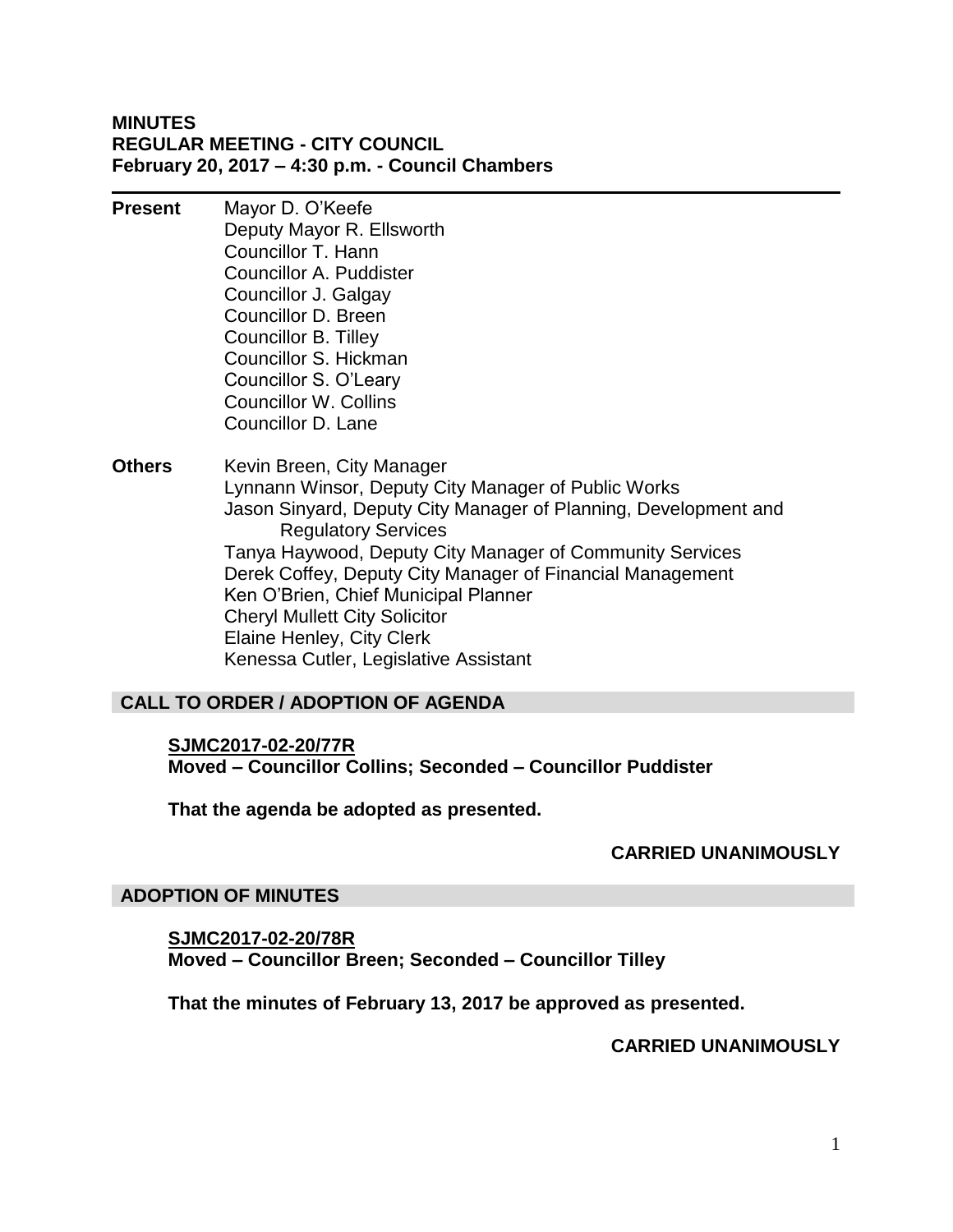## **BUSINESS ARISING FROM THE MINUTES**

#### **Included in the Agenda**

a. Text Amendment to Development Regulations to allow a maximum height of 30m in the Commercial Regional (CR) Zone St. John's Development Regulations Amendment No. 649, 2017 REZ 1600014 25 Sea Rose Avenue

**SJMC2017-02-20/79R Moved – Councillor Puddister; Seconded – Councillor Breen**

**That the above listed text amendment be rejected as the text amendment would affect the entire Commercial Regional (CR) Zone; individual applications should be left to Council's discretion.**

## **CARRIED UNANIMOUSLY**

#### **NOTICES PUBLISHED**

## **COMMITTEE REPORTS**

**Community Services and Housing Standing Committee Report – January 31, 2017** Council considered the above listed report.

#### **SJMC2017-02-20/80R**

**Moved – Deputy Mayor Ellsworth; Seconded – Councillor Collins**

**That items #1 and #2 of the report be adopted as presented.**

## **CARRIED UNANIMOUSLY**

**SJMC2017-02-20/81R Moved – Councillor Lane; Seconded – Councillor Galgay**

**That the recommendations of the Bike St. John's Task Force Final Report be adopted as presented without the amendment put forth by the Community Services and Housing Standing Committee regarding parking in bike lanes.**

> **MOTION CARRIED COUNCILLORS PUDDISTER AND TILLEY DISSENTING**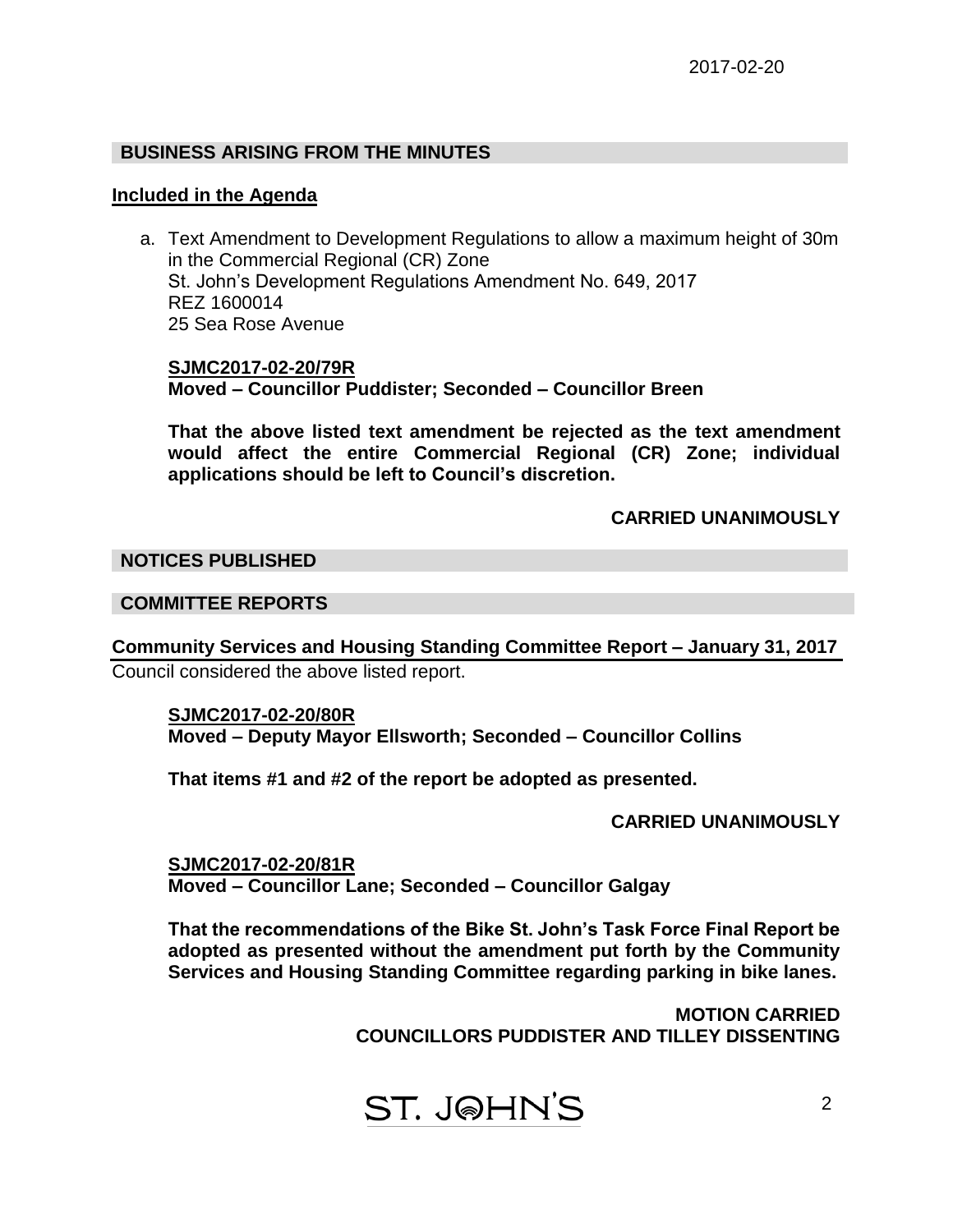## **DEVELOPMENT PERMITS LIST**

*Link to List*

Council considered, for information, the above noted for the period February 9, 2017 to February 15, 2017.

# **BUILDING PERMITS LIST**

*Link to List*

Council considered the Building Permits dated February 20, 2017 for the period February  $9 - 15$ , 2017.

**SJMC2017-02-20/82R Moved – Councillor Hann; Seconded – Councillor O'Leary**

**That the building permits list for the period February 9 - 15, 2017 be approved as presented.**

# **CARRIED UNANIMOUSLY**

## **REQUISITIONS, PAYROLLS AND ACCOUNTS**

*Link to Memo*

Council considered the requisitions, payrolls, and accounts for the week ending February 15, 2017.

#### **SJMC2017-02-20/83R**

**Moved – Councillor Hann; Seconded – Councillor O'Leary**

**That the requisitions, payrolls and accounts for the week ending February 15, 2017 in the amount of \$2,789,685.34 be approved as presented.**

# **CARRIED UNANIMOUSLY**

## **TENDERS / RFPS**

**Tender 2017003 – Robin Hood Bay Landfill Materials Recovery Facility Conveyer Hood Installations**

Council considered the above noted tender.

# **SJMC2017-02-20/84R**

**Moved – Councillor Hann; Seconded – Councillor O'Leary**